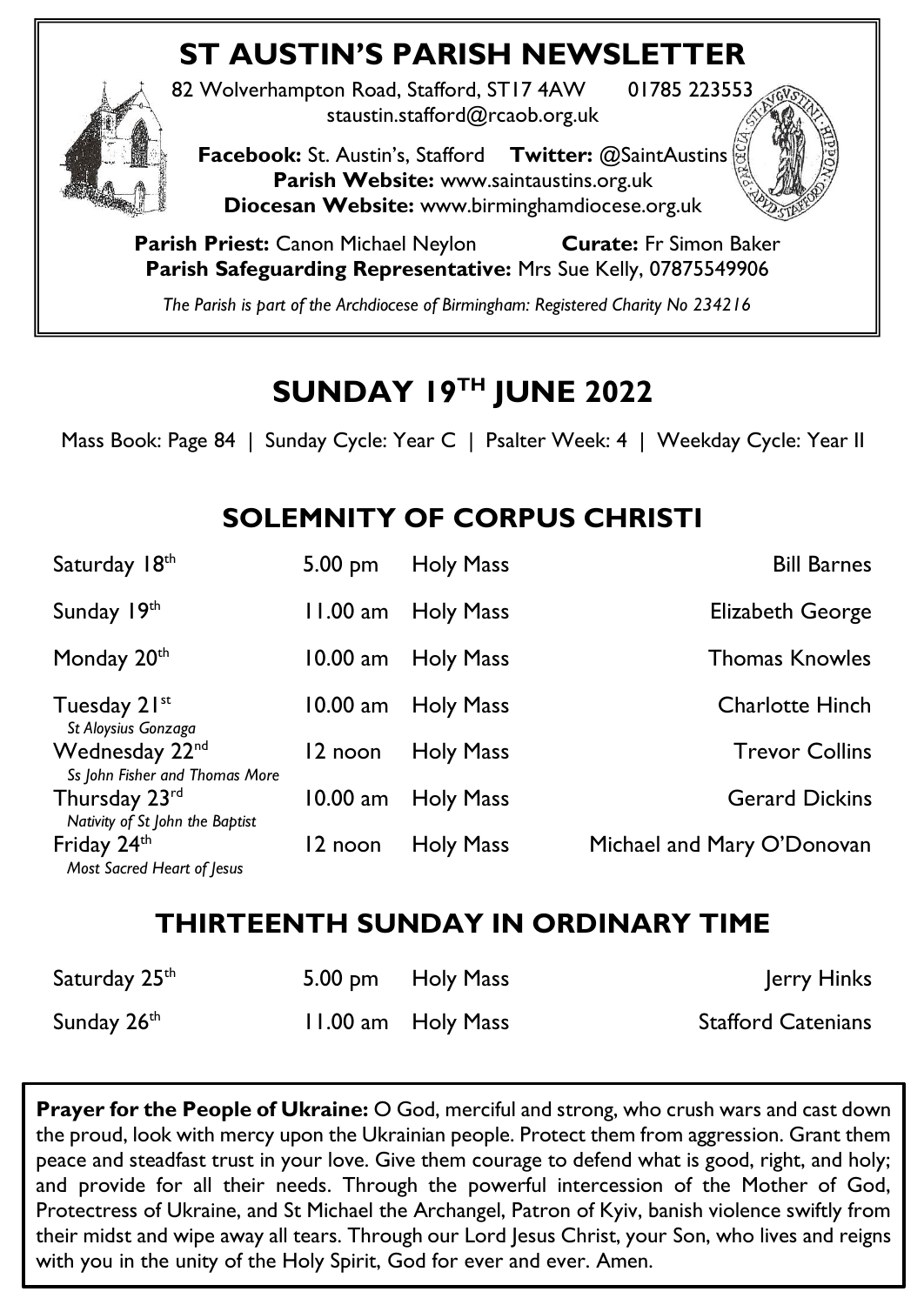**Today is the Solemnity of Corpus Christi. Every Mass is a commemoration of Jesus' Last Supper and a proclamation and participation of this mystery. We can sometimes and often get lost in a routine each Sunday. The feast of Corpus Christi helps us focus once again on what we are called to do at Mass. We are called to**  *celebrate* **what we believe: we express our faith in the risen Christ, who gave his life for us out of love. To** *live* **what we believe: we give witness to the risen Christ by our way of life and to** *become* **what we receive: we become Christlike, so that others might see in us and in what we do the one who gave his life for us.**

*Lord Jesus Christ, you gave us the Eucharist as the memorial of your suffering and death. May our worship of this sacrament of your body and blood, help us to experience the salvation won for us and the peace of the kingdom, where you live with the Father and the Holy Spirit, one God, for ever and ever. Amen.* 

**This weekend, we welcome Archbishop Bernard Longley** who will celebrate the Sacrament of Confirmation during the 11.00am Mass with several children from our parish schools. Let us pray that by receiving the gifts of the Holy Spirit, their fruits will help them to become faithful followers of Jesus.

**It is wonderful to see that attendance at Mass** on Saturday and Sunday is very much on the increase, and we are seeing many familiar faces once more. There have been a couple of occasions where church appeared to be fuller than it was, which meant that several people were left standing at the back. Could we politely ask that when you 'take a pew' at Mass, you consider moving up as far as possible, so that from the back of church, available spaces can be easily seen. From the back of church, if people sit at either end of a pew, it can look as if the pew is full. If you are a newcomer or a visitor to one of our Masses, please do make yourself known at the end of Mass.

**Second Collection** after all Masses this weekend for the Day for Life. This day is set aside to celebrate life from conception to natural death. This year the focus in on caring for and valuing the elderly.

**June is the month dedicated to the Sacred Heart of Jesus.** Devotion to the Sacred Heart is a wonderful expression of the Church's piety for Christ, her Spouse and Lord: it calls for a fundamental attitude of conversion and reparation, of love and gratitude, apostolic commitment and dedication to Christ and His saving work.

*O Jesus, through the Immaculate Heart of Mary, I offer you all my prayers, works, joys, and sufferings of this day, for all the intentions of your Sacred Heart, in union with the Holy Sacrifice of the Mass throughout the world, in reparation for my sins, for the intentions of all my relatives and friends, and in particular for the intentions of the Holy Father.*

**Brushstrokes** have thanked all those who have sent donations over the last couple of weeks. They are currently looking for donations of toiletries. Any donations can be left at the back of church.

**Children's Liturgy:** It is our hope that in September, the Children's Liturgy will be up and running once again. If anyone would be interested in helping at the sessions and being part of team of leaders, would you please speak to Canon Michael or Fr Simon.

**Annual Diocesan Pilgrimage to the Diocesan Shrine of Our Lady of Lourdes** at Hednesford is taking place on Sunday 3<sup>rd</sup> July. Refreshments available from 1.00pm; Confessions from 2.15 - 3.45 pm; Rosary at 3.00pm concluding with Mass and Anointing at 4.00pm. The celebrant of the Mass will be Bishop David Evans. Those attending are asked to bring their own chairs.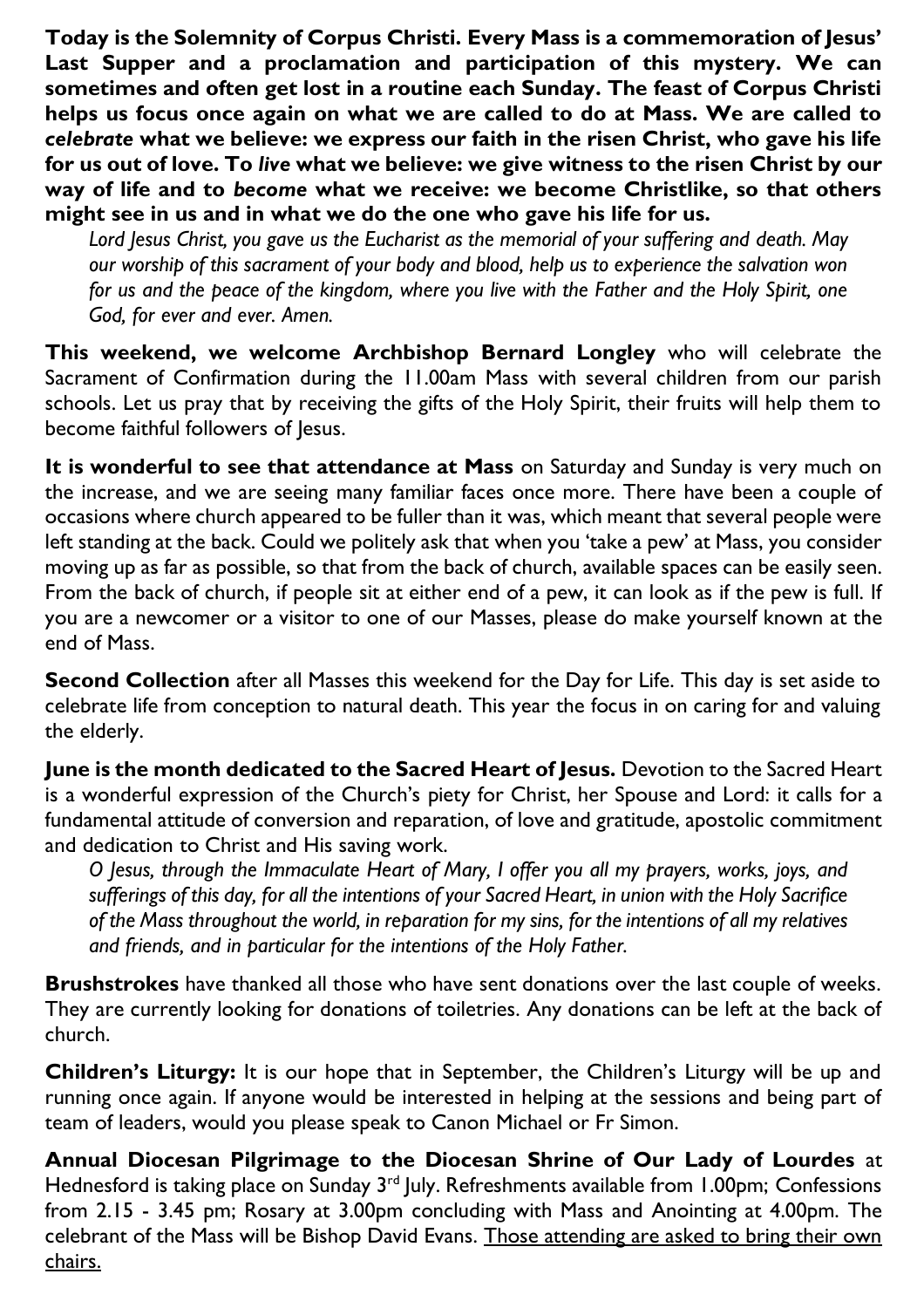**Healing Voices Choir Concert** on Sunday 10th July at 4.00pm. Under the musical direction of Jo Burrowes and accompanied by Fr Simon, the choir will perform a selection of songs from popular shows and other genres. The choir, who are based in Stafford, aim to inspire and support people affected by cancer and enjoy singing to audiences in the local area. Please make a note of the date in your diary.

**As part of our Live Simply Campaign** we want to live in solidarity with those in poverty and now is the time to tackle corporate abuse of human and environmental rights. We're calling on the UK government to introduce a new Business, Human Rights and Environment Act to hold business to account when it fails to prevent human rights abuses and environmental harm. If we are to tackle the climate crisis and global poverty around the world, we must address the destruction linked to UK companies. You can add your voice to this campaign by emailing your MP. More details available <https://action.cafod.org.uk/page/93929/action/1>

**The Piety Stall** is open before and after the Saturday and Sunday Masses. Together with the usual Mass cards and religious gifts, there is also a wide selection of birthday cards, wedding cards and other occasion cards. There are currently a variety of items available for First Holy Communion and Confirmation.

**Christian Food Help:** Thank you to those who continue to donate to and support the work of our Christian Food Help. Any donations can be left at the back of Church, or at the Presbytery. In May we were able to provide 1206 food parcels.

**Livestream Update:** Mindful that the latest Bishops Conference letter says the '"virtual viewing" of Mass online does not fulfil the Sunday Obligation', we have taken the decision to stop livestreaming here at St Austin's. At St Anne's, the Masses will continue to be livestreamed, but are only available to those who have asked to view them, (for example the housebound). If you still feel unable to come to Mass on a Sunday and would benefit from the link to these Masses, please send an email to us.

**Going into Hospital**: If you are admitted as a patient to either the Royal Stoke University Hospital or County Hospital in Stafford, even if they know you are a Catholic, the chaplaincy will not be automatically informed, and neither will anyone ask you if you want a visit. To be visited, you must contact the chaplaincy office – 01782 676400 for Stoke and 01785 887659 for County. Sacraments can still be administered at the bedside, even if someone has Covid, but the office needs to be informed beforehand.

**We remember those whose anniversaries occur at this time:** Patrick Lynch, David Haley, Anne Atkins, Freddie Sandy, Diane Attwood, Petronella Danker, Victoria Bott, Ronald Dobbing, James Radcliffe, Annie Eley, Theresa McAllister, Alan Read, Teresa Johnson, Joseph Houlding, Edwin Brookes, Catherine Hackett, Margaret Cronin, Christopher Cotton, Catherine Doran, Edward Merriman, Joseph Concar, Edward Smyth, Lucy Leckie, Gerard Dickins, Frederick Willett, Callum Macleod, Isobel McAnerney, Mary Willett, James Kenna, Peter Dunne, John Willett, Robert Evans, Sarah Robinson, Margaret Flaherty, Gertrude Cliff, Patrick Rudkins, Joseph Woods, Jacqueline McCracken, Biddy Treadwell, Fr Laurence Jones, Fr Hubert Mooney, Fr Michael Doona, Fr George Smit, Fr Arthur Proudman, Fr Geoffrey Tucker, Mgr Peter Stonier, Fr Thomas Browne, Fr John Boyer, Fr James Walsh, Fr Hugh Montgomery, Deacon Ralph Watkins.

**COLLECTIONS: Gift Aid:** £220.00 **Loose Plate:** £138.90 **Thank you for your generosity.** Standing Order remains the most cost-effective way to donate to St Austin's at this time. If you would like to consider using a Standing Order, please contact Phil Hood on 01785 211701 for more information.